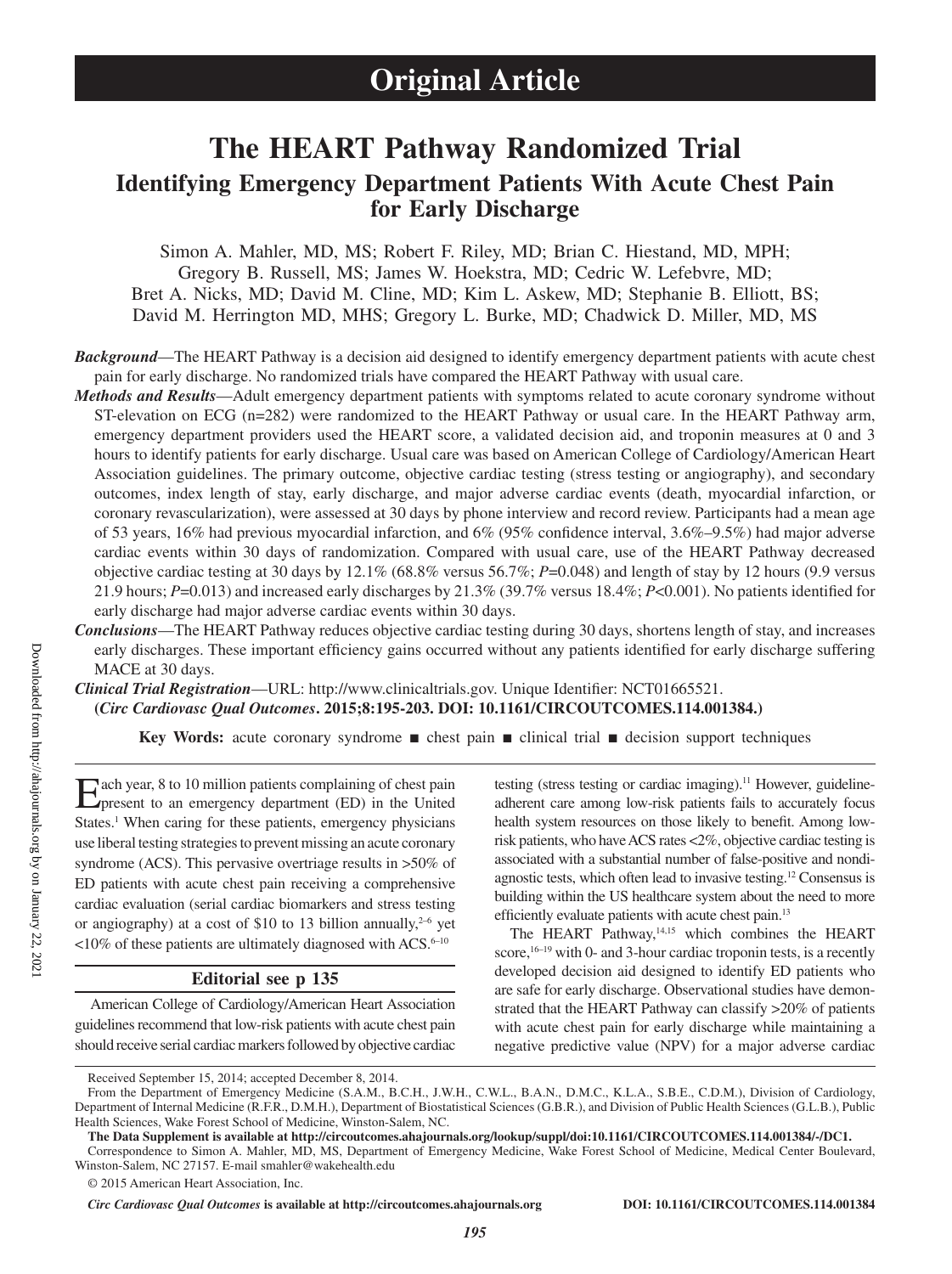# **WHAT IS KNOWN**

- • Current care patterns for low-risk patients with acute chest pain are inefficient and expensive; they result in high hospitalization and stress testing rates while identifying few patients with acute coronary syndrome.
- Prospective observational and retrospective studies suggest that the HEART Pathway can safely identify low-risk patients with acute chest pain for early discharge from the emergency department without stress testing or coronary angiography.

# **WHAT THE STUDY ADDS**

- This is the first clinical trial to examine the real-time use of the HEART Pathway to guide chest pain risk stratification and disposition decisions.
- Use of the HEART Pathway at the Wake Forest Baptist Medical Center compared with usual care among patients with acute chest pain produced significant reductions in objective cardiac testing during 30 days, hospitalizations, and index hospital length of stay.
- None of the patients identified for early discharge from the emergency department with the HEART Pathway had an adverse cardiac event at 30 days.

event (MACE) rate of >99% at 30 days.<sup>13,14</sup> However, the realtime use of the HEART Pathway has yet to be compared with usual care. Therefore, we have designed a randomized controlled trial to evaluate the efficacy of the HEART Pathway to guide providers' testing and disposition decisions for patients with acute chest pain. We seek to determine whether the HEART Pathway can meaningfully reduce objective cardiac testing, increase early discharges, and reduce index hospital length of stay (LOS) compared with usual care while maintaining high sensitivity and NPV (>99%) for MACE.

# **Methods**

## **Study Design**

We conducted a randomized controlled single–center clinical trial funded by the American Heart Association from 9/2012-2/2014. All participants provided witnessed written informed consent and were randomized to the HEART Pathway or usual care strategies. In the HEART Pathway arm, ED attending physicians used the HEART Pathway to guide testing and disposition decisions. In the usual care arm, providers were encouraged to follow American College of Cardiology guidelines.11,20,21 This trial was approved by the Internal Review Board of the sponsoring organization and was registered with clinicaltrials.gov (clinical trial number, NCT01665521) before enrollment.

#### **Setting**

Participants were recruited from the ED (of institution name withheld for review). The study institution is a tertiary care academic medical center located in the Piedmont Triad area of North Carolina, serving urban, suburban, and rural populations. The ED is staffed by boardcertified or board-eligible emergency physicians 24 hours per day, 7 days a week who directly provide care and oversee care provided by residents, physician assistants, and nurse practitioners. ED patient volume in 2013 consisted of ≈104000 patient encounters. Cardiac testing modalities routinely available to study participants included exercise stress echocardiogram, dobutamine stress echocardiogram, coronary computed tomographic angiography, stress nuclear imaging, stress cardiac magnetic resonance imaging, or invasive coronary angiography. Serum troponin measurements were performed using the ADVIA Centaur platform TnI-Ultra™ assay (Siemens, Munich, Germany), which has a 99th percentile of the upper reference limit and 10% coefficient of variation at 0.04 mg/L.

## **Participants**

Patients ≥21 years old presenting with symptoms suggestive of ACS were screened during enrollment hours (6 days excluding Saturday, 80 hours per week). Eligibility criteria included the provider ordering an ECG and troponin for the evaluation of ACS. Patients were determined ineligible for the following reasons: new ST-segment elevation ≥1 mm, hypotension, life expectancy <1 year, a noncardiac medical, surgical, or psychiatric illness determined by the provider to require admission, previous enrollment, non-English speaking, and incapacity or unwillingness to consent.

#### **Randomization**

Trial participants were stratified by the presence of known coronary disease (including previous revascularization) and randomized within strata to 1 of the 2 treatment arms with equal probability using random permuted block randomization. The randomization sequence was generated using nQuery Advisor 6.0 (Statistical Solutions, Saugus, MA) and integrated into a secure electronic database, Research Electronic Data Capture,<sup>22</sup> which was used by the study coordinators to register participants and obtain study group assignments. Study investigators and staff were blinded to the randomization sequence.

## **Randomization Arms**

#### *HEART Pathway*

Participants were randomized to the HEART Pathway or usual care arms. Within the HEART Pathway arm, participants were risk stratified by attending ED providers using a validated clinical decision aid, the HEART score,<sup>16-19</sup> and serial troponin measures at 0 and 3 hours after ED presentation. The HEART score consists of 5 components: history, ECG, age, risk factors, and troponin (Appendix 1). To calculate a HEART score, first each component is assessed (on a scale of 0–2), and then component scores are summed to produce the final score. A HEART score of 0 to 3 is consistent with a low-risk assessment, whereas a score of ≥4 is consistent with a high-risk assessment. To facilitate HEART score completion, study staff provided the physician with the participant's ECG and a worksheet (Appendix 1) to complete at the bedside for each patient. On the basis of the HEART score and serial troponin results, the attending physicians received care recommendations according to the HEART pathway (Figure 1). For patients with low-risk HEART scores (HEART score of 0–3) and



**Figure 1.** HEART Pathway algorithm.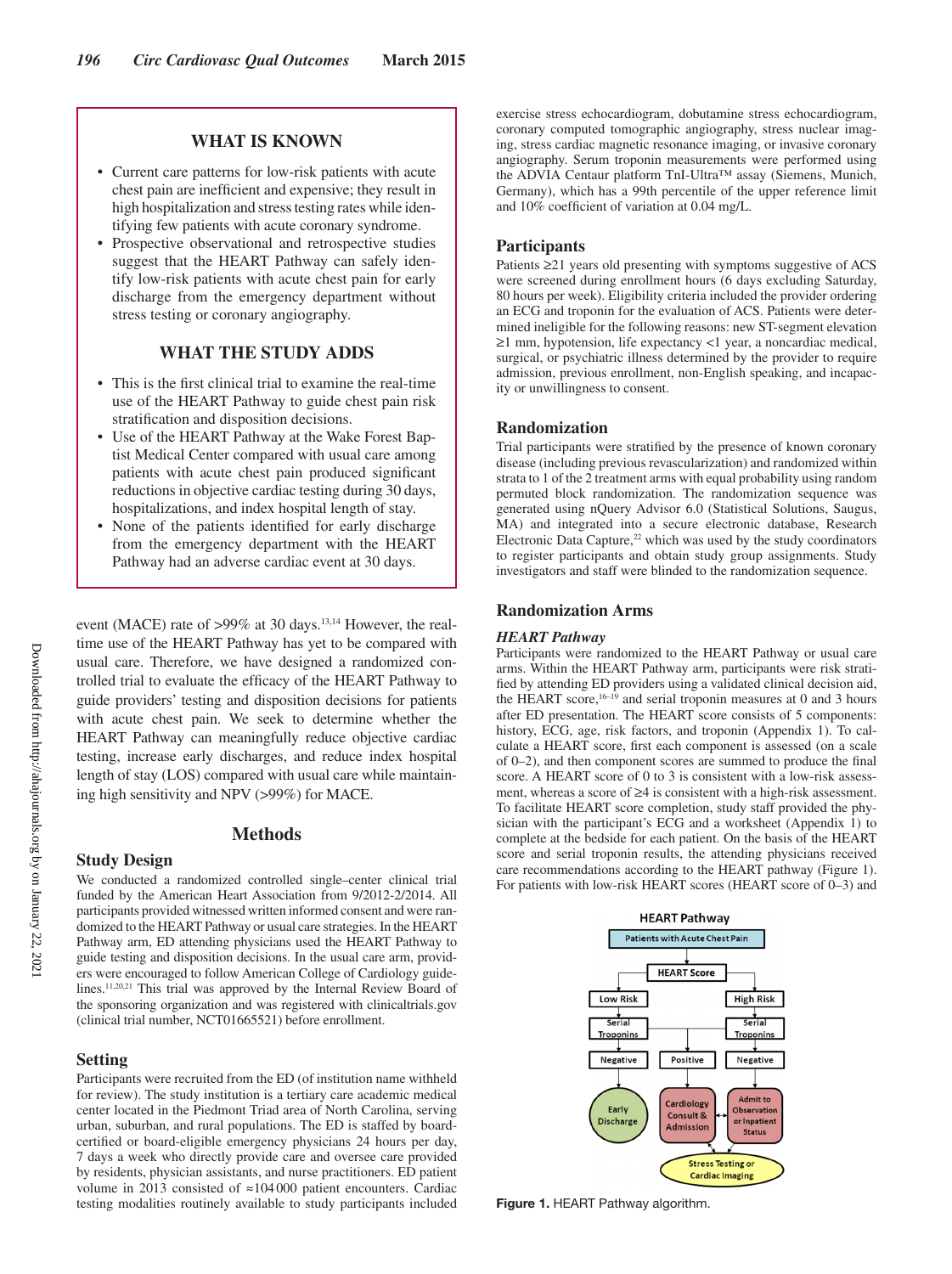

#### **HEART Pathway RCT Flow Diagram**



negative troponin results, the HEART pathway recommends discharge from the ED without further testing. These patients were encouraged to follow up with their primary care provider. In patients with a highrisk HEART score (HEART score of ≥4) or troponin above the 99th percentile threshold, the HEART Pathway recommends further evaluation (objective cardiac testing) in the hospital or observation unit (OU). For patients with an elevated troponin measurement or inducible ischemia on objective cardiac testing, the HEART pathway recommended cardiology consultation and admission to the hospital.

## *Usual Care*

Care delivery in the usual care arm was at the discretion of the care providers and not determined by the trial protocol. However, providers were encouraged to follow American College of Cardiology/American Heart Association guidelines,<sup>11,20,21</sup> which recommend serial cardiac biomarkers and objective cardiac testing before discharge from the OU or inpatient ward for patients with symptoms suggestive of ACS.<sup>14,23</sup>

## *HEART Pathway Adherence*

Care delivered in both randomization arms was ultimately determined by provider discretion and not mandated by the trial protocol. The HEART Pathway was used by providers, in a manner consistent with its intent, as a decision aid rather than a substitute for clinical judgment. Therefore, some nonadherence to the care delivery described in Figure 1 was anticipated. To quantify and examine the effect of nonadherence on our outcomes, the number of patients in the HEART Pathway arm receiving adherent or nonadherent care was determined.

# *HEART Score Interobserver Agreement*

Patients randomized to the HEART Pathway received a second HEART score assessment by an attending physician study investigator blinded to the initial assessment by the patient's attending physician. Based on our Institutional Review Board recommendations, if a disagreement occurred in which the attending provider determined the patient to be low-risk, but the study investigator found the patient to be high-risk, the attending provider was made aware of this discrepancy.

# **Data Collection and Processing**

Our trial was conducted in accordance with standards of good clinical practice, standardized reporting guidelines, $24$  and key data elements and definitions.25 A detailed source of data map was created before study initiation. Electronic medical records were used as the source for data elements reliably contained in the medical record. Research Electronic Data Capture data collection templates were used to prospectively collect and store data from patients and care providers for data elements not reliably present in the electronic medical records.

Follow-up was conducted during the index visit using structured record review. At 30 days, a structured record review was followed by a telephone interview using a validated scripted follow-up dialogue<sup>26</sup> to further clarify events since discharge, identify events occurring at other care facilities, and to determine healthcare utilization since discharge. Outcome events reported at other healthcare facilities were confirmed using a structured review of those medical records. Incomplete follow-up at 30 days was handled using the following algorithm: participants with ongoing visits in the electronic medical records were considered to have complete information and were classified on the basis of data available in the medical record; participants with no ongoing visits were considered lost to follow up at the point of last contact. The Social Security Death Master File was used to search for participants unable to be contacted. In the event of discrepancy between a participant's self-reported event and the medical record, the medical record was considered correct.

# **Outcomes**

#### *Healthcare Utilization*

Our primary outcome was the rate of objective cardiac testing within 30 days of presentation, defined as the proportion of patients receiving any stress testing modality, coronary computed tomographic angiography, or invasive coronary angiography at the index visit or within 30 days. Secondary outcomes included early discharge rate, index LOS, and cardiac-related recurrent ED visits and nonindex hospitalization at 30 days. Early discharge was defined as discharge from the ED without objective cardiac testing. Hospitalization was defined as bedding a patient to an OU or inpatient ward in observation or inpatient status. LOS was recorded from the electronic medical records and represented the time from patient placement into an ED bed to hospital discharge. A cardiac-related recurrent ED visit was defined as any patient revisiting the ED with chest pain or other symptoms suggestive of ACS within the 30-day follow-up period. Thirty-day nonindex hospitalization was defined as an inpatient or OU evaluation for ACS within 30 days.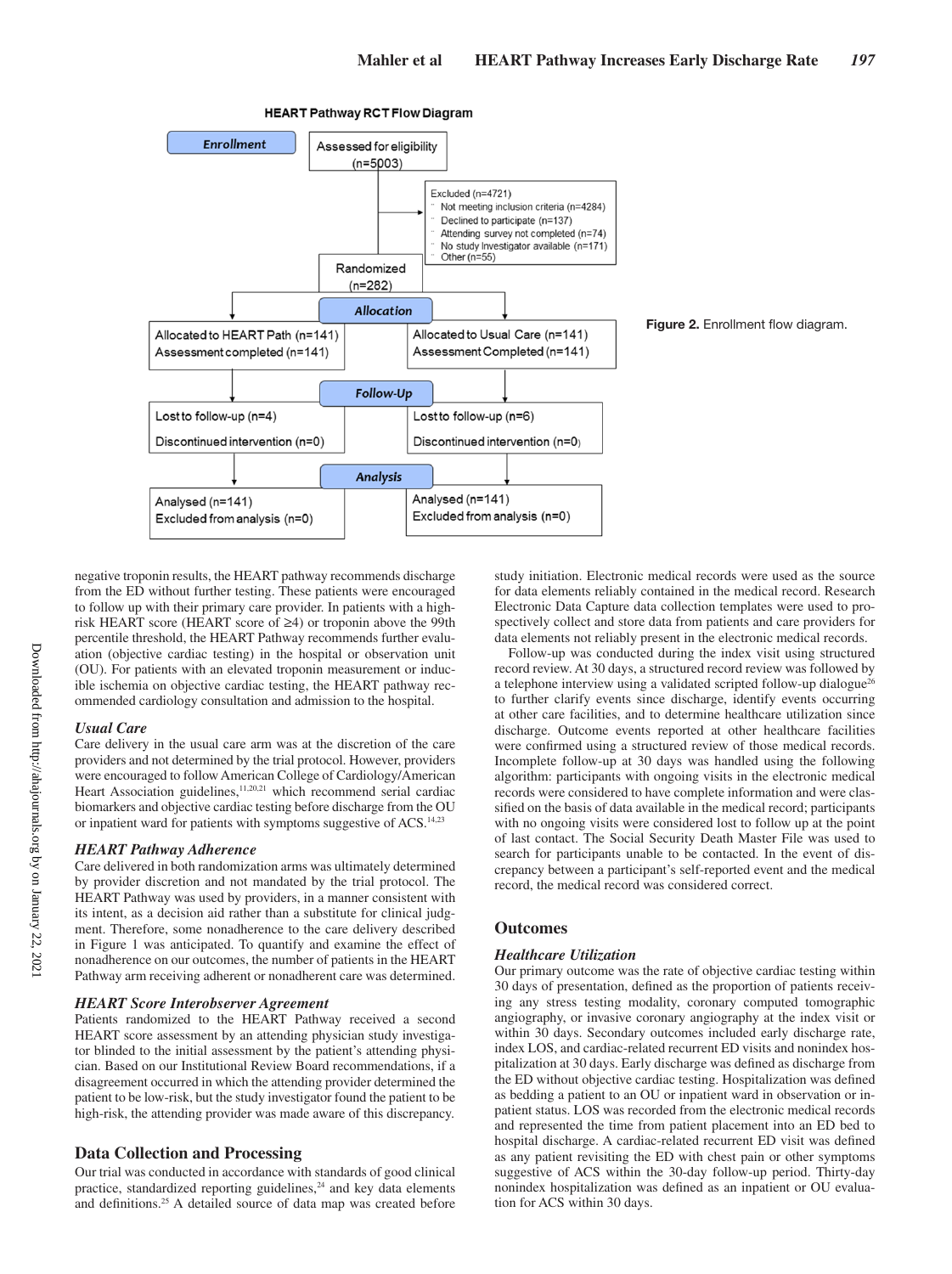| Table 1. HEART Pathway Randomized Controlled Trial Patient Characteristics |  |  |
|----------------------------------------------------------------------------|--|--|
|                                                                            |  |  |

|                                      |                 | <b>HEART Pathway</b> | <b>Usual Care</b> |             |
|--------------------------------------|-----------------|----------------------|-------------------|-------------|
| <b>Patient Characteristics</b>       | Number, n=141   | Percent              | Number, n=141     | Percent     |
| Age, y, mean±SD                      | $53.4 \pm 12.0$ | .                    | $53.1 \pm 12.2$   | .           |
| Sex                                  |                 |                      |                   |             |
| Female                               | 81              | 57.4                 | 81                | 57.4        |
| Race                                 |                 |                      |                   |             |
| White                                | $90\,$          | 63.8                 | 93                | 66.0        |
| <b>Black</b>                         | 48              | 34.0                 | 46                | 32.6        |
| Asian                                | $\mathbf{1}$    | 0.7                  | $\pmb{0}$         | $\mathbf 0$ |
| Native American                      | 1               | 0.7                  | 1                 | 0.7         |
| <b>Others</b>                        | 1               | 0.7                  | $\mathbf{1}$      | 0.7         |
| Ethnicity                            |                 |                      |                   |             |
| Hispanic                             | 1               | 0.7                  | 4                 | 2.8         |
| Non-Hispanic                         | 140             | 99.3                 | 137               | 97.2        |
| <b>Risk factors</b>                  |                 |                      |                   |             |
| <b>Current smoking</b>               | 42              | 29.8                 | 34                | 24.1        |
| Recent cocaine (last 90 days)        | 3               | 2.1                  | 3                 | 2.1         |
| Hypertension                         | 75              | 53.2                 | 82                | 58.2        |
| Hyperlipidemia                       | 61              | 43.3                 | 60                | 42.6        |
| Diabetes mellitus                    | 31              | 22.0                 | 27                | 19.2        |
| Family history of coronary disease   | 44              | 31.4                 | 58                | 41.4        |
| BMI, $>30$ kg/m <sup>2</sup>         | 71              | 50.4                 | 81                | 57.5        |
| TIMI risk score, >1                  | 60              | 42.6                 | 63                | 44.7        |
| Previous coronary disease            | 28              | 19.9                 | 29                | 20.6        |
| Previous MI                          | 21              | 14.9                 | 24                | 17          |
| Previous PCI                         | 14              | 9.9                  | 19                | 13.5        |
| Previous CABG                        | 7               | 5.0                  | 3                 | 2.1         |
| Previous cerebral vascular disease   | 3               | 2.1                  | 9                 | 6.4         |
| Previous peripheral vascular disease | $\overline{4}$  | 2.8                  | 4                 | 2.8         |
| Insurance status                     |                 |                      |                   |             |
| Insured                              | 105             | 74.5                 | 106               | 76.3        |
| Private                              | 71              | 50.4                 | 68                | 48.9        |
| Medicare                             | 21              | 14.9                 | 21                | 15.1        |
| Medicaid                             | 13              | 9.2                  | 17                | 12.2        |
| Uninsured                            | 36              | 25.5                 | 33                | 23.7        |

BMI indicates body mass index; CABG, coronary artery bypass graft; MI, myocardial infarction; PCI, percutaneous coronary intervention; and TIMI, thrombolysis in myocardial infarction.

# *Safety Events*

All participants were monitored for MACE, defined by a composite end point of all-cause mortality, myocardial infarction, or coronary revascularization within the 30-day follow-up period. Myocardial infarction was defined on the basis of Universal Definition of Myocardial Infarction.27 Coronary revascularization was defined as angioplasty with or without stent placement or coronary artery bypass surgery. MACE occurring in patients discharged without objective cardiac testing was considered a missed MACE. All safety events were reviewed by the Institutional Data Safety Monitoring Board.

#### *End Point Adjudication*

A consensus of 2 reviewers (C.D.M. and B.C.H.), blinded to treatment arm assignment, adjudicated the elements required to measure the occurrence of MACE and to determine cardiac-relatedness of recurrent ED visits and nonindex hospitalizations. To make these assessments, reviewers were provided participant's index and discharge records, follow-up call information, records obtained from follow-up,

# and study definitions. Any disagreements were settled by consensus between the 2 reviewers or the involvement of a third reviewer.

# **Statistical Analysis**

The proportion of patients receiving objective cardiac testing within 30 days, early discharge, and cardiac-related ED visits and nonindex hospitalizations were estimated for the HEART Pathway and usual care groups, and a 95% confidence interval for the differences between the 2 groups was calculated using exact calculations. Unadjusted differences between groups in these outcomes at index and 30 days were assessed using the Fisher exact test. LOS was calculated for each participant and summarized using median and interquartile ranges for each treatment arm. LOS had a non-normal (right-skewed) distribution, so treatment arms were compared using Mann–Whitney *U* tests. With an expected rate of 83% in the usual care arm, this study was powered to detect a 15% reduction in objective cardiac testing within 30 days with 90% power at the 5% 2-sided level of significance with an expected loss to follow-up rate of 10%.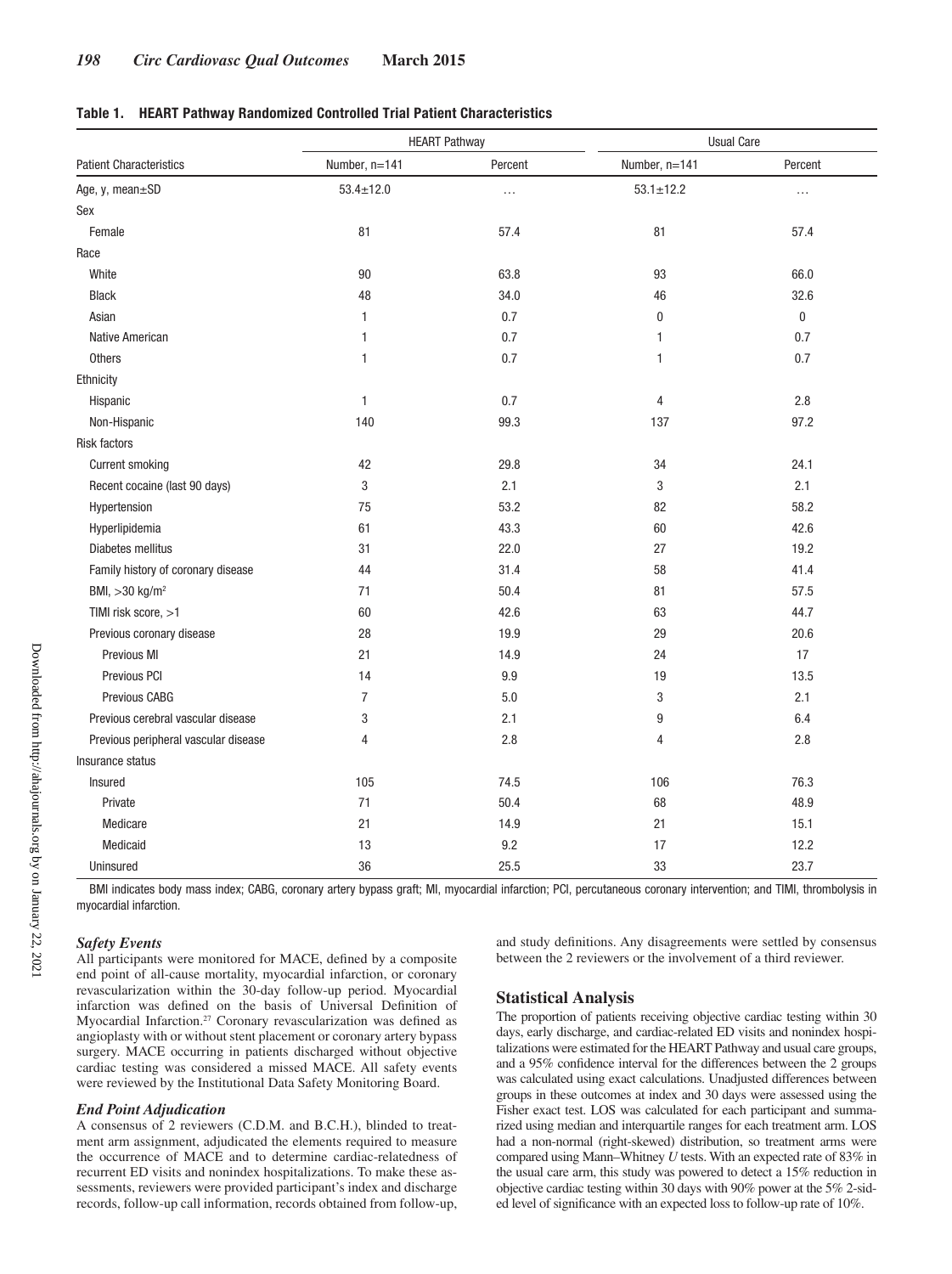| Table 2. |  | <b>Frequency of HEART Pathway Determinants</b> |
|----------|--|------------------------------------------------|
|          |  |                                                |

| <b>Risk Stratification Measure</b>                                  | Number, n=141  | Percent |
|---------------------------------------------------------------------|----------------|---------|
| <b>HEART</b> score history                                          |                |         |
| Slightly suspicious (0 points)                                      | 52             | 36.9    |
| Moderately suspicious (1 point)                                     | 54             | 38.3    |
| Highly suspicious (2 points)                                        | 35             | 24.8    |
| Age                                                                 |                |         |
| $<$ 45 (0 points)                                                   | 38             | 27      |
| 45-65 (1 point)                                                     | 80             | 56.7    |
| $>65$ (2 points)                                                    | 23             | 16.3    |
| ECG                                                                 |                |         |
| Normal (0 points)                                                   | 79             | 56      |
| Nonspecific changes (1 point)                                       | 60             | 42.6    |
| Changes consistent with ACS (2 points)                              | $\mathfrak{p}$ | 1.4     |
| Number of risk factors                                              |                |         |
| $0(0)$ points)                                                      | 16             | 11.4    |
| $1 - 2$ (1 point)                                                   | 58             | 41.1    |
| $\geq$ 3 (2 points)                                                 | 67             | 47.5    |
| Troponin (initial)                                                  |                |         |
| Negative (0 points)                                                 | 133            | 94.3    |
| $1-3\times$ normal limit (1 point)                                  | 4              | 2.8     |
| $>3\times$ normal limit (2 points)                                  | 4              | 2.8     |
| <b>Total HEART score</b>                                            |                |         |
| 0                                                                   | 3              | 2.1     |
| 1                                                                   | 9              | 6.4     |
| $\overline{c}$                                                      | 28             | 19.9    |
| 3                                                                   | 27             | 19.1    |
| 4                                                                   | 31             | 22      |
| 5                                                                   | 21             | 14.9    |
| $\geq 6$                                                            | 22             | 15.6    |
| Serial troponin at 3 h                                              |                |         |
| Negative                                                            | 131            | 92.9    |
| Positive                                                            | 9              | 6.4     |
| <b>Missing</b>                                                      | 1              | 0.7     |
| <b>HEART Pathway</b>                                                |                |         |
| Low risk (HEART score <3 and negative<br>troponins at 0 and 3 h)    | 66             | 46.8    |
| High risk (HEART score > 3 or positive troponin<br>at $0$ or $3$ h) | 75             | 53.2    |

ACS indicates acute coronary syndrome.

Sensitivity, specificity, positive predictive value and NPV, and their exact 95% confidence intervals for MACE during the 30-day follow-up period were calculated for each treatment arm. In addition, to determine the incremental value of the HEART Pathway to serial troponin testing, the sensitivity, specificity, positive predictive value, and NPV of serial troponin results at 0 and 3 hours used alone (without the HEART score) were calculated. Missed MACE rates were estimated for the HEART Pathway and usual care groups, and an exact 95% confidence interval for the differences between the 2 groups was calculated. Unadjusted differences between groups in these outcomes at index and 30 days were assessed using the Fisher exact test. Patients with incomplete follow-up were considered to be free of 30-day MACE. Interobserver agreement for the HEART Pathway risk assessment was tested using a *κ*-statistic. Acceptable agreement was defined, a priori, as a *κ* of >0.60. To assess differences in hospital LOS by randomization arm (and to compare usual care with the high- and low-risk HEART Pathway groups), the Kaplan– Meier method was used. All outcomes were analyzed using intentionto-treat. Statistical analysis was performed using SAS 9.3 (Cary, NC).

## **Results**

From 9/2012-2/2014, 282 patients with symptoms suggestive of ACS were enrolled, with 141 randomized to each arm. No participants were removed from the study after randomization. Assessment for 30-day events was complete on 96% (272/282) of participants (Figure 2), with their characteristics summarized in Table 1. Of the 10 patients lost to follow up, none appeared in the Social Security Death Master File. Among the 141 patients randomized to the HEART Pathway, 46.8% (66/141) were risk stratified into a low-risk group and 53.2% (75/141) into a high-risk group. Interobserver agreement was acceptable (*κ*=0.63). The frequency of HEART Pathway determinants is summarized in Table 2.

Patients randomized to the HEART Pathway had a 30-day objective cardiac testing rate of 56.7% (80/141) compared with a rate of 68.8% (97/141) in the usual care group: an absolute reduction of 12.1% (*P*=0.048). Early discharge occurred in 39.7% (56/141) of patients in the HEART Pathway arm compared with 18.4% (26/141): an absolute increase of 21.3% (*P*<0.001). Patients in the HEART Pathway group had a median LOS of 9.9 hours compared with 21.9 hours in the usual care group (Figure 3): a median reduction in LOS of 12 hours (*P*=0.013).

Within the HEART Pathway arm, 2.8% (4/141) had cardiac-related repeat ED visits compared with 4.3% (6/141) in the usual care arm ( $P=0.75$ ). Cardiac-related nonindex hospitalizations occurred in 3.6% (5/141) of patients in the HEART Pathway arm compared with 2.8% (4/141) in the usual care arm (*P*>0.999).

MACE occurred in 17 of 282 patients, with all events occurring during their index visit.

No patients identified for early discharge had missed MACE in either group during the 30-day follow-up period. No patients identified as low-risk by the HEART Pathway had an index or nonindex MACE. Index MACE occurred in 5.7% (8/141) patients in the HEART Pathway arm compared with  $6.4\%$  (9/141) in the usual care arm ( $P=1$ ). Primary and secondary outcomes are summarized in Tables 3 and 4, respectively. The test characteristics of the HEART Pathway and serial troponins alone are summarized in Table 5. Nonadherence to the HEART Pathway occurred in 29% (19/66) of low-risk patients and 13% of (9/75) high-risk patients. None of the 19 low-risk patients had MACE at index or 30 days. Perfect adherence among high- and low-risk patients would have increased the early discharge rate to 46.8% (66/141).

# **Discussion**

Results of this trial demonstrate that the HEART Pathway substantively reduces healthcare utilization (objective cardiac testing, hospitalization, and hospital LOS) among patients with symptoms related to ACS. Among patients with acute chest pain, the HEART Pathway produced a meaningful reduction in objective cardiac testing, doubled the ED rate of early discharge, and reduced the hospital LOS by half a day. Furthermore, these reductions in utilization outcomes were accomplished without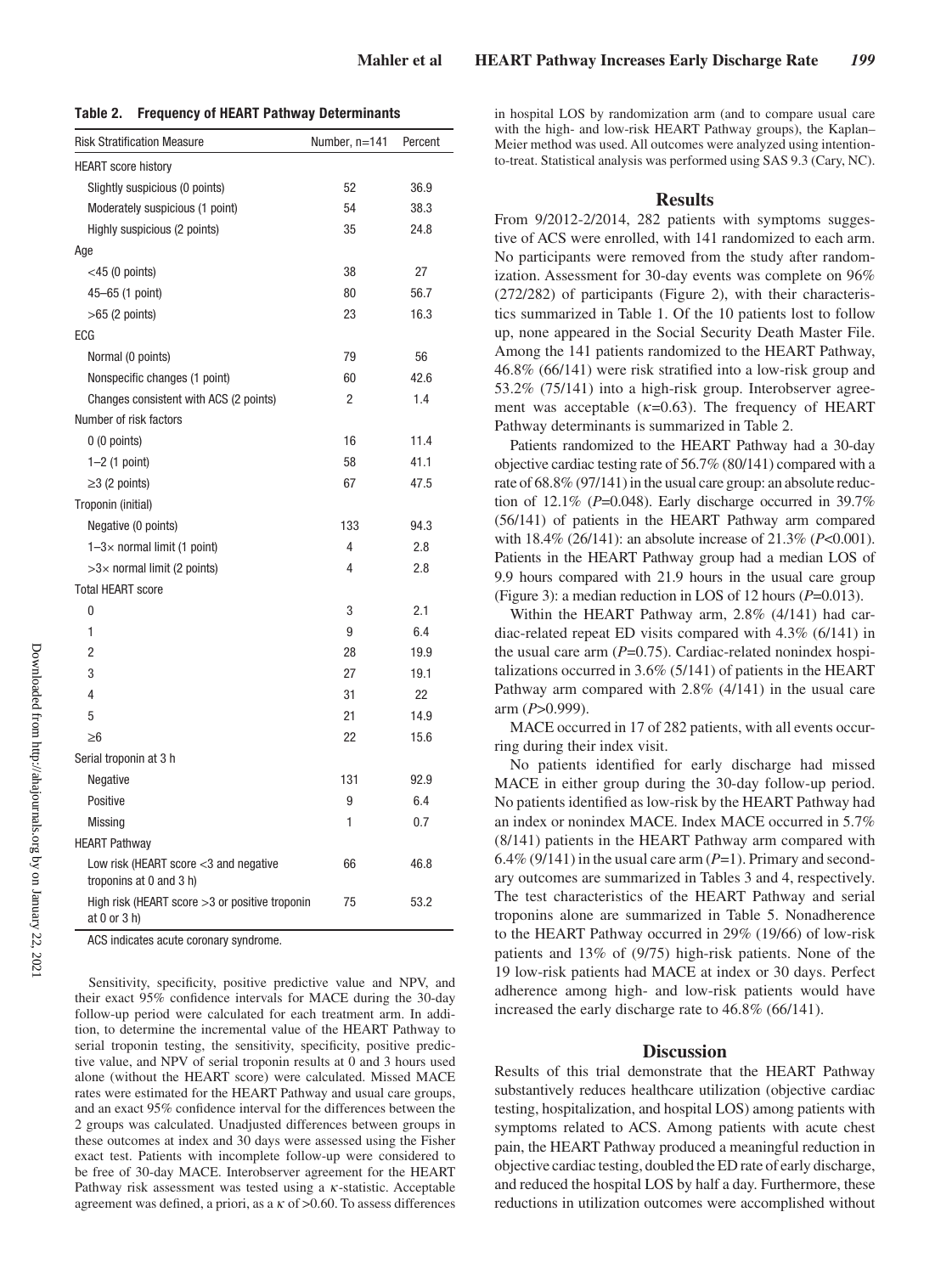

**Figure 3.** Kaplan–Meier curves. **A**, Hospital length of stay by randomization arm. **B**, Hospital length of stay for HEART Pathway high- and low-risk groups versus usual care.

missing adverse cardiac events or increasing cardiac-related ED visits or nonindex hospitalizations.

This trial is the first to test the efficacy of the HEART Pathway or HEART score with real-time use. Previous studies have been observational or retrospective and assumed perfect provider adherence and application. Our trial adds greatly to

our understanding of the performance of the HEART Pathway and HEART score by closely approximating their real-world use. Care delivered in both treatment arms was determined by the care provider's discretion and not mandated by the trial protocol. Thus, the HEART Pathway was used, consistent with its intent, as a decision aid rather than a substitute

#### **Table 3. Objective Cardiac Testing at 30 Days**

|                                      | Low-Risk Patients |              | <b>High-Risk Patients</b> |             | Total          |              | <b>Usual Care</b> |             |            |
|--------------------------------------|-------------------|--------------|---------------------------|-------------|----------------|--------------|-------------------|-------------|------------|
| <b>Outcomes</b>                      | Number, n=66      | Percent      | Number, n=75              | Percent     | Number, n=141  | Percent      | Number, n=141     | Percent     | $P$ Value* |
| Objective cardiac testing at 30 days | 21                | 31.8         | 59                        | 78.7        | 80             | 56.7         | 97                | 68.0        | 0.048      |
| Positive                             | $\overline{c}$    | 3.0          | 11                        | 14.7        | 13             | 9.2          | 10                | 7.1         | 0.66       |
| Negative                             | 19                | 28.8         | 48                        | 64.0        | 67             | 47.5         | 87                | 61.7        | 0.023      |
| Type of objective cardiac testing    |                   |              |                           |             |                |              |                   |             |            |
| <b>CCTA</b>                          | 1                 | 1.5          | 1                         | 1.3         | $\overline{2}$ | 1.4          | 5                 | 3.5         | 0.45       |
| $\geq$ 50% coronary stenosis         | 0                 | $\pmb{0}$    | $\bf{0}$                  | 0           | $\bf{0}$       | $\mathbf{0}$ | 0                 | 0           | >0.999     |
| <50% coronary stenosis               | 0                 | $\mathbf{0}$ | 1                         | 1.3         | 1              | 0.7          | 0                 | 0           | >0.999     |
| No coronary stenosis                 | 1                 | 1.5          | 0                         | $\mathbf 0$ | 1              | 0.7          | 5                 | 3.5         | 0.21       |
| Indeterminate                        | 0                 | $\mathbf{0}$ | 0                         | $\mathbf 0$ | $\mathbf{0}$   | $\mathbf{0}$ | $\mathbf 0$       | $\mathbf 0$ | $\cdots$   |
| Nuclear imaging                      | $\mathbf 0$       | $\mathbf{0}$ | $\overline{2}$            | 2.7         | $\overline{2}$ | 1.4          | $\overline{2}$    | 1.4         | >0.999     |
| Positive                             | 0                 | 0            | $\overline{2}$            | 2.7         | $\overline{2}$ | 1.4          | 1                 | 0.7         | >0.999     |
| Negative                             | 0                 | $\mathbf{0}$ | $\mathbf{0}$              | $\mathbf 0$ | $\overline{2}$ | 1.4          | 1                 | 0.7         | >0.999     |
| Exercise stress echocardiogram       | 18                | 27.3         | 25                        | 33.3        | 43             | 30.5         | 56                | 39.7        | 0.13       |
| Positive                             | $\overline{2}$    | 3.0          | $\overline{2}$            | 2.7         | 4              | 2.8          | 2                 | 1.4         | 0.68       |
| Negative                             | 16                | 24.2         | 22                        | 29.3        | 38             | 27.0         | 54                | 38.3        | 0.057      |
| Nondiagnostic                        | 0                 | 0            | 1                         | 1.3         | 1              | 0.7          | 0                 | 0           | >0.999     |
| Dobutamine stress echocardiogram     | 2                 | 3.0          | 13                        | 17.3        | 15             | 10.6         | 23                | 16.3        | 0.22       |
| Positive                             | 0                 | $\mathbf{0}$ | $\mathbf{0}$              | 0           | $\bf{0}$       | $\mathbf{0}$ | 1                 | 0.7         | >0.999     |
| Negative                             | 2                 | 3.0          | 13                        | 17.3        | 15             | 10.6         | 21                | 14.9        | 0.37       |
| Nondiagnostic                        | 0                 | 0            | 0                         | 0           | $\bf{0}$       | $\mathbf{0}$ | 1                 | 0.7         | >0.999     |
| <b>CMR</b>                           | $\mathbf{0}$      | $\mathbf{0}$ | $\overline{7}$            | 9.3         | $\overline{7}$ | 9.3          | $\overline{2}$    | 1.4         | 0.17       |
| Positive                             | 0                 | 0            | 1                         | 1.3         | 1              | 1.3          | 0                 | 0           | >0.999     |
| Negative                             | 0                 | 0            | 6                         | 8.0         | 6              | 8.0          | $\overline{2}$    | 1.4         | 0.28       |
| Angiography                          | 0                 | 0            | 15                        | 20.0        | 15             | 10.7         | 11                | 7.8         | 0.54       |
| Coronary stenosis present, ≥70%      | 0                 | 0            | 9                         | 12.0        | 9              | 6.4          | 7                 | 5.0         | 0.80       |
| Coronary stenosis present, <70%      | 0                 | 0            | 4                         | 5.3         | 4              | 2.8          | 3                 | 2.1         | >0.999     |
| No coronary stenosis                 | $\mathbf{0}$      | $\mathbf{0}$ | 2                         | 2.7         | $\overline{2}$ | 1.4          | 1                 | 0.7         | >0.999     |

CCTA indicates coronary computed tomographic angiography; and CMR, cardiac magnetic resonance.

\*P value for comparison of the HEART Pathway total vs usual care.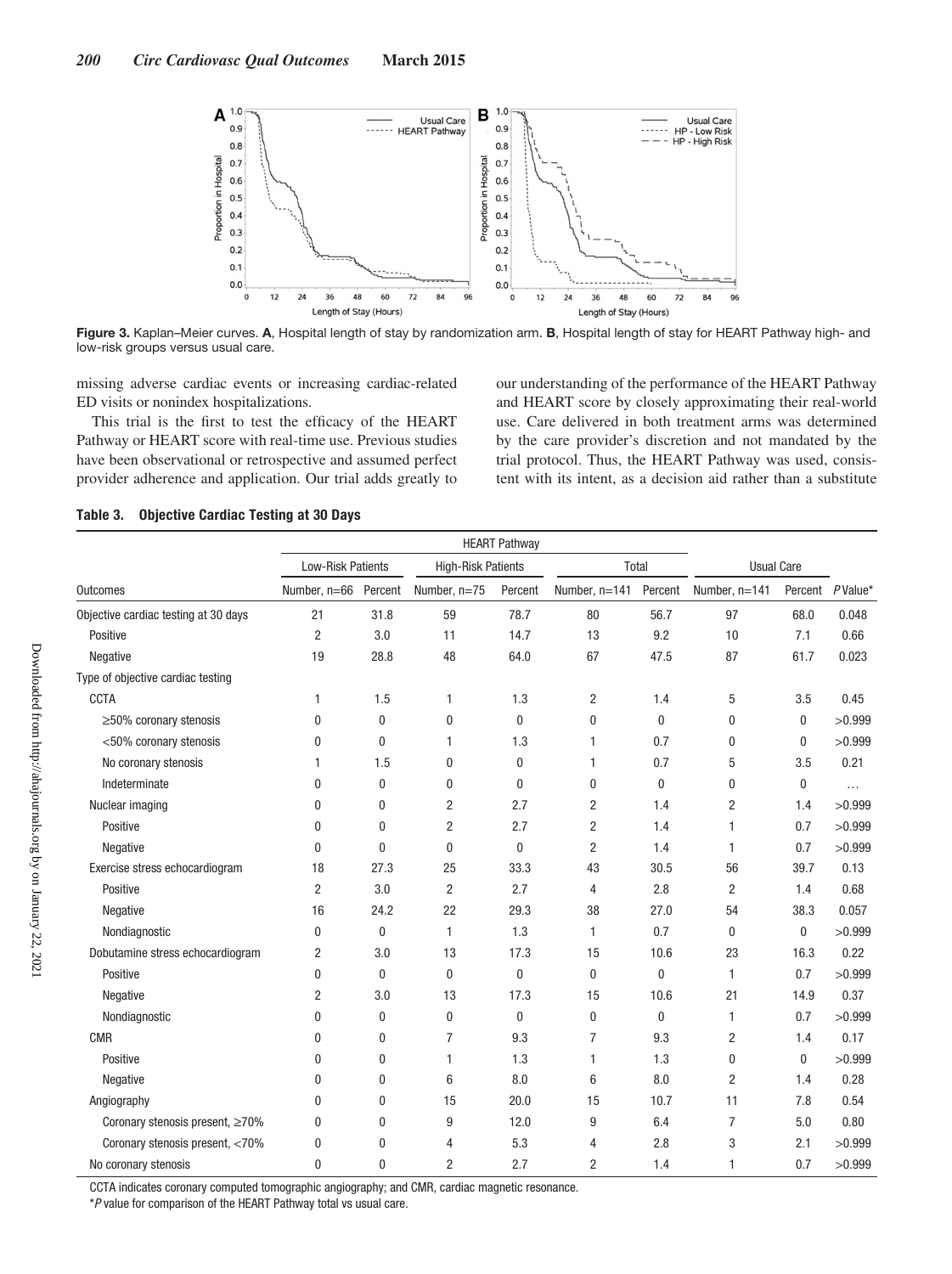|                                       | <b>HEART Pathway</b>     |              |                           |              |                   |              |                                                      |             |          |  |
|---------------------------------------|--------------------------|--------------|---------------------------|--------------|-------------------|--------------|------------------------------------------------------|-------------|----------|--|
|                                       | <b>Low-Risk Patients</b> |              | <b>High-Risk Patients</b> |              | Total             |              | <b>Usual Care</b>                                    |             |          |  |
| <b>Outcomes</b>                       | Number, n=66             | Percent      | Number $n=75$             | Percent      |                   |              | Number, n=141 Percent. Number, n=141 Percent PValue* |             |          |  |
| Index length of stay, h; median (IQR) | $6.4(5.6 - 8.8)$         | $\cdots$     | 25.9 (11.4-46.7)          | $\cdots$     | $9.9(6.3 - 26.4)$ | $\cdots$     | $21.9(8.4 - 28.2)$                                   | $\cdots$    | 0.013    |  |
| Index visit disposition               |                          |              |                           |              |                   |              |                                                      |             |          |  |
| Hospitalization                       | 19                       | 28.8         | 66                        | 88.0         | 85                | 60.3         | 110                                                  | 78.1        | 0.002    |  |
| Observation unit                      | 18                       | 27.3         | 25                        | 33.3         | 43                | 30.5         | 62                                                   | 44.0        | 0.31     |  |
| Inpatient ward (admission)            | 1                        | 1.5          | 41                        | 54.7         | 42                | 29.8         | 48                                                   | 34.0        | 0.52     |  |
| Discharge                             | 47                       | 71.2         | 8                         | 10.7         | 55                | 39.0         | 31                                                   | 22.0        | 0.003    |  |
| AMA                                   | 0                        | $\mathbf{0}$ | 1                         | 1.3          | $\mathbf{1}$      | 0.7          | 0                                                    | $\mathbf 0$ | >0.999   |  |
| Early discharge                       | 47                       | 71.2         | 9                         | 12.0         | 56                | 39.7         | 26                                                   | 18.4        | 0.0001   |  |
| Recurrent hospital care at 30 days    |                          |              |                           |              |                   |              |                                                      |             |          |  |
| Repeat ED visit                       | 2                        | 3.0          | 8                         | 10.7         | 10                | 7.1          | 18                                                   | 12.8        | 0.16     |  |
| Cardiac related                       | 0                        | 0            | 4                         | 5.3          | 4                 | 2.8          | 6                                                    | 4.3         | 0.75     |  |
| Nonindex hospitalization              | 1                        | 1.5          | 8                         | 10.7         | 9                 | 6.4          | 9                                                    | 6.4         | >0.999   |  |
| Cardiac related                       | 0                        | $\mathbf{0}$ | 5                         | 6.7          | 5                 | 3.6          | 4                                                    | 2.8         | >0.999   |  |
| MACE at 30 days                       |                          |              |                           |              |                   |              |                                                      |             |          |  |
| Cardiovascular death                  | 0                        | $\mathbf{0}$ | $\mathbf{0}$              | $\mathbf{0}$ | $\mathbf 0$       | 0            | 0                                                    | $\bf{0}$    | $\cdots$ |  |
| MI                                    | 0                        | 0            | $\overline{7}$            | 9.3          | $\overline{7}$    | 5.0          | 9                                                    | 6.4         | 0.80     |  |
| With revascularization                | 0                        | 0            | $\mathbf{1}$              | 1.3          | 1                 | 0.7          | 5                                                    | 3.6         | 0.21     |  |
| PCI                                   | 0                        | 0            | 1                         | 1.3          | 1                 | 0.7          | 4                                                    | 2.8         | 0.37     |  |
| CABG                                  | 0                        | 0            | 0                         | $\mathbf{0}$ | 0                 | $\mathbf{0}$ | 1                                                    | 0.7         | >0.999   |  |
| Without revascularization             | 0                        | 0            | 1                         | 1.3          | 1                 | 0.7          | 0                                                    | $\mathbf 0$ | >0.999   |  |
| PCI                                   | 0                        | 0            | 1                         | 1.3          | $\mathbf{1}$      | 0.7          | 0                                                    | $\mathbf 0$ | >0.999   |  |
| CABG                                  | $\mathbf{0}$             | $\mathbf{0}$ | $\mathbf{0}$              | $\bf{0}$     | $\mathbf{0}$      | $\mathbf{0}$ | 0                                                    | 0           | $\cdots$ |  |

## **Table 4. Safety Events and Healthcare Utilization Outcomes**

AMA indicates against medical advice; CABG, coronary artery bypass graft; ED, emergency department; IQR, interquartile range; MACE, major adverse cardiac event; MI, myocardial infarction; and PCI, percutaneous coronary intervention.

for clinical judgment. Provider nonadherence to the HEART Pathway occurred in 29% (19/66) of low-risk patients, which is similar to nonadherence rates reported in other clinical decision aid studies.<sup>28</sup> It is worth noting that none of these 19 patients had MACE at index or 30 days, and adherence among these patients would have increased the early discharge rate to 47%. Despite suboptimal adherence, real-world use of the HEART Pathway significantly reduced healthcare utilization outcomes relative to usual care.

When the results of this trial are considered in the context of previous HEART Pathway, HEART score, and other chest pain risk stratification decision aid studies, there is now strong evidence to support structured implementation of the HEART Pathway. The HEART score has been examined in >6000 patients and has demonstrated a high NPV for MACE at 6 weeks exceeding 98%.17–19 The HEART Pathway (which adds serial troponin measurements at 0 and 3 hours to the HEART score) has a higher sensitivity and NPV for adverse cardiac events than the HEART score alone.<sup>14</sup> Previous studies of the HEART Pathway among patients identified for chest pain OU care demonstrated 100% sensitivity and NPV for MACE at 30 days and an early discharge rate of 82% in a low-risk cohort.14 Among 1005 patients in the Myeloperoxidase In the Diagnosis of Acute Coronary Syndromes Study (MIDAS),<sup>29</sup> a multicenter cohort of patients with suspected ACS and planned objective cardiac testing, the HEART Pathway was 99% sensitive for ACS (cardiac death, myocardial infarction, or unstable angina) within 30 days with a NPV of >99% and an early discharge rate of 20%. Lower early discharge rates in MIDAS can be explained by the high prevalence of ACS events in the MIDAS cohort (22% incidence of ACS).<sup>15</sup>

There is also evidence that the HEART Pathway compares favorably with other methods of chest pain risk stratification. In the MIDAS cohort, the HEART Pathway had superior risk stratification performance than serial troponin results alone, an unstructured clinician assessment combined with serial troponin measures, and a competing chest pain decision aid (the North American Chest Pain Rule).15 Although the

| Table 5. Test Characteristics of the HEART Pathway and Serial Troponins |  |
|-------------------------------------------------------------------------|--|
|-------------------------------------------------------------------------|--|

| <b>Risk Stratification Strategy</b> | Early Discharge (95% CI) | Sensitivity (95% CI) | Specificity (95% CI) | PPV (95% CI)      | NPV (95% CI)     |
|-------------------------------------|--------------------------|----------------------|----------------------|-------------------|------------------|
| Serial troponins                    | $92.2\%$ (87.8–96.6)     | 87.5% (47.4–99.6)    | 97.0% (92.5–99.2)    | 63.6% (30.8–89.1) | 99.2% (95.8–100) |
| <b>HEART Pathway</b>                | 39.7% (31.6–48.3)        | 100% (63.1–100)      | 49.6% (40.8–58.4)    | 10.7% (4.7–19.9)  | 100% (94.6-100)  |

NPV indicates negative predictive values; and PPV, negative predictive values.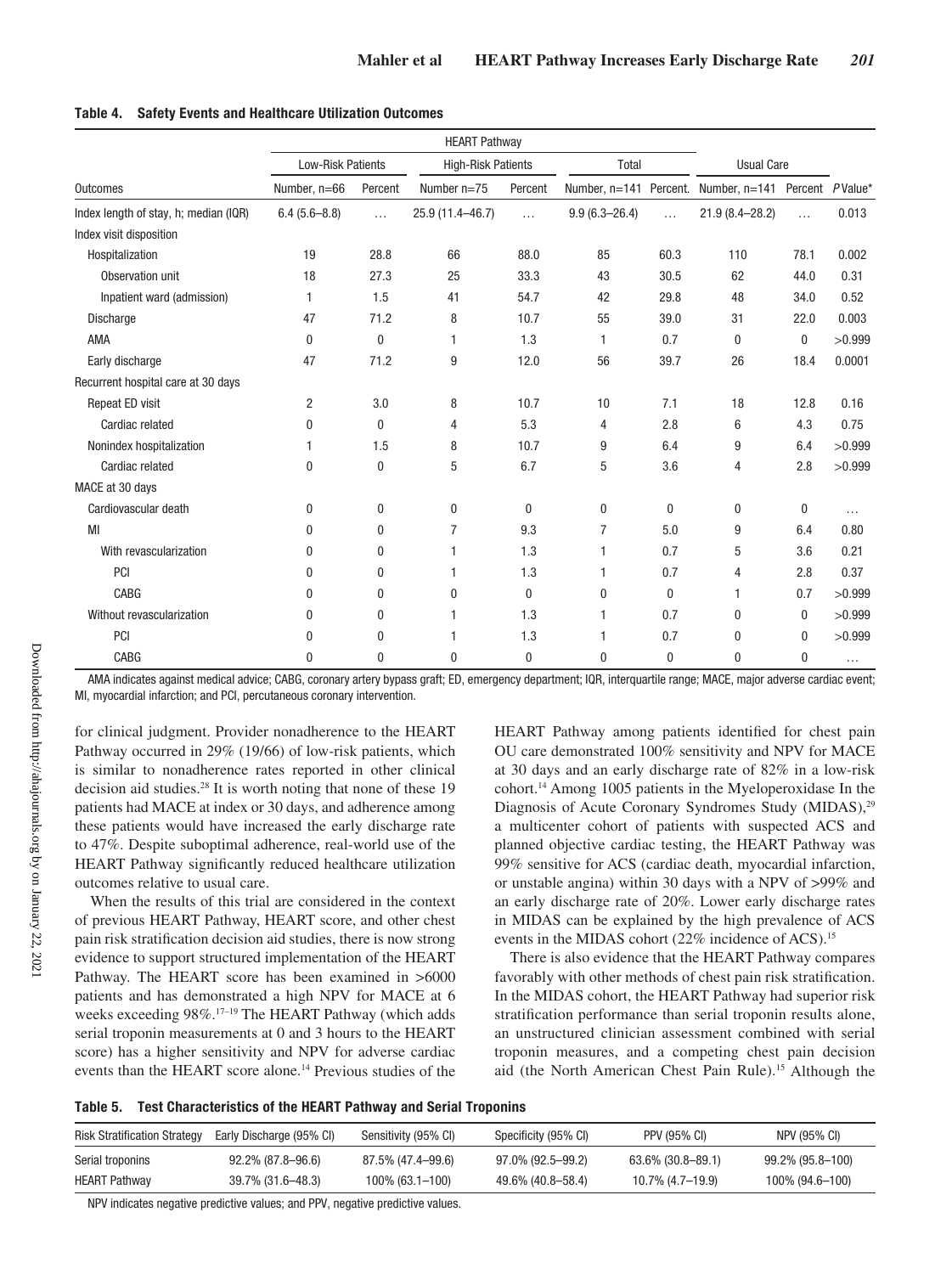HEART Pathway has not been directly compared with the ADAPT 2-hour accelerated diagnostic protocol (ADAPT), recent evidence suggests that the HEART Pathway is likely to increase the early discharge rate relative to ADAPT without increasing missed MACE. A recent randomized controlled trial, enrolling a patient population similar to our trial (similar inclusion and exclusion criteria and MACE rates), demonstrated that ADAPT increased early discharge by only 8.3% (absolute) compared with usual care.<sup>28</sup>

Although the HEART Pathway decreased objective cardiac testing during 30 days, 12% (8/66) of the low-risk patients had objective testing completed as an outpatient during the 30-day follow-up period. We suspect that the main driver of outpatient objective testing among low-risk patients was a lack of comfort with risk stratification without objective cardiac testing among primary care physicians. This study did not include any formal outreach or HEART Pathway education to primary care providers. It is possible that outreach and education could have facilitated a greater decrease in outpatient objective testing among low-risk patients. Of the low-risk patients who received stress testing during the index visit or 30-day follow-up, 2 had reported inducible ischemia on stress echocardiography (1 during the index visit and 1 during follow-up). One of these patients went on to have a cardiac catheterization that demonstrated no coronary artery disease and the other was presumed to have a false-positive test by her cardiologist. Neither patient had MACE within the 30-day follow-up period.

Our trial has several limitations. Small sample size and enrollment from a single academic medical center may limit generalizability. This study was not powered to detect differences in MACE. However, given prior studies of the HEART score demonstrating high sensitivity for MACE, we feel it is unlikely that the safety of the 2 approaches differs. In addition, incomplete follow-up on 10 patients (4% of participants) may have caused misclassification and underestimation of MACE. However, none of these patients appeared in the Social Security Death Master File. Furthermore, given that all known MACE occurred during the index visit, the likelihood of MACE occurring shortly after discharge among these patients seems low. Nonadherence decreased the effect size of the HEART Pathway on healthcare utilization outcomes. However, by allowing provider nonadherence, this study provides a more accurate determination of the expected effect of HEART Pathway if implemented into clinical practice. Although interobserver agreement of the HEART Pathway was acceptable, some disagreements occurred. On the basis of our Institutional Review Board recommendations, if a disagreement occurred in which the attending provider determined the patient to be low-risk, but the study investigator found the patient to be high-risk, the attending provider was made aware of this discrepancy. Although this scenario was rare, unblinding in these cases may have influenced the study outcomes. In addition, the open-label nature of this trial may have resulted in contamination bias between randomization arms. Finally, more sensitive troponin assays are on the horizon than the 1 used in this analysis, but these assays have yet to be approved for clinical use in the United States. In spite of this limitation, the combination of serial troponins and clinical decision rules achieved high sensitivity for detection of MACE at 30 days.

The performance of treatment arms combined with the highest sensitivity troponin assays is unclear. The HEART Pathway would be expected to maintain a high sensitivity for ACS, but the effect on specificity and early discharge rates is unknown.

## **Conclusions**

Use of the HEART Pathway significantly decreased objective cardiac testing, resulted in an early discharge rate of ≈40%, and cut median LOS by 12 hours. No patients identified for early discharge had MACE at 30 days, and the HEART Pathway was not associated with increased cardiac-related return ED visits or nonindex hospitalizations. These important reductions in healthcare utilization outcomes were achieved despite suboptimal adherence to the HEART Pathway. The results of this small single–center trial require additional validation. However, when our results are considered in the context of previous HEART Pathway and HEART score analyses, there is strong evidence to support a multicenter trial of structured HEART Pathway implementation.

# **Sources of Funding**

This study was funded by the American Heart Association (AHA) Clinical Research Program. The AHA had no role in the design, analysis, interpretation, or writing of this report. The corresponding author had complete access to all study data and final responsibility for article submission. Use of Research Electronic Data Capture was supported by the Wake Forest Translational Science Institute via a grant from National Center for Catalysis Research (M01 RR007122).

# **Disclosures**

None.

# **References**

- 1. Owens PL, Barrett ML, Gibson TB, Andrews RM, Weinick RM, Mutter RL. Emergency department care in the United States: a profile of national data sources. *Ann Emerg Med*. 2010;56:150–165. doi: 10.1016/j. annemergmed.2009.11.022.
- 2. Litt HI, Gatsonis C, Snyder B, Singh H, Miller CD, Entrikin DW, Leaming JM, Gavin LJ, Pacella CB, Hollander JE. CT angiography for safe discharge of patients with possible acute coronary syndromes. *N Engl J Med*. 2012;366:1393–1403. doi: 10.1056/NEJMoa1201163.
- 3. Heller GV, Stowers SA, Hendel RC, Herman SD, Daher E, Ahlberg AW, Baron JM, Mendes de Leon CF, Rizzo JA, Wackers FJ. Clinical value of acute rest technetium-99m tetrofosmin tomographic myocardial perfusion imaging in patients with acute chest pain and nondiagnostic electrocardiograms. *J Am Coll Cardiol*. 1998;31:1011–1017.
- 4. Roberts R, Kleiman NS. Earlier diagnosis and treatment of acute myocardial infarction necessitates the need for a 'new diagnostic mind-set'. *Circulation*. 1994;89:872–881.
- 5. Hoffmann U, Nagurney JT, Moselewski F, Pena A, Ferencik M, Chae CU, Cury RC, Butler J, Abbara S, Brown DF, Manini A, Nichols JH, Achenbach S, Brady TJ. Coronary multidetector computed tomography in the assessment of patients with acute chest pain. *Circulation*. 2006;114:2251–2260. doi: 10.1161/CIRCULATIONAHA.106.634808.
- 6. Roger VL, Go AS, Lloyd-Jones DM, Adams RJ, Berry JD, Brown TM, Carnethon MR, Dai S, de Simone G, Ford ES, Fox CS, Fullerton HJ, Gillespie C, Greenlund KJ, Hailpern SM, Heit JA, Ho PM, Howard VJ, Kissela BM, Kittner SJ, Lackland DT, Lichtman JH, Lisabeth LD, Makuc DM, Marcus GM, Marelli A, Matchar DB, McDermott MM, Meigs JB, Moy CS, Mozaffarian D, Mussolino ME, Nichol G, Paynter NP, Rosamond WD, Sorlie PD, Stafford RS, Turan TN, Turner MB, Wong ND, Wylie-Rosett J; American Heart Association Statistics Committee and Stroke Statistics Subcommittee. Heart disease and stroke statistics–2011 update: a report from the American Heart Association. *Circulation*. 2011;123:e18–e209. doi: 10.1161/CIR.0b013e3182009701.
- 7. Pope JH, Aufderheide TP, Ruthazer R, Woolard RH, Feldman JA, Beshansky JR, Griffith JL, Selker HP. Missed diagnoses of acute cardiac